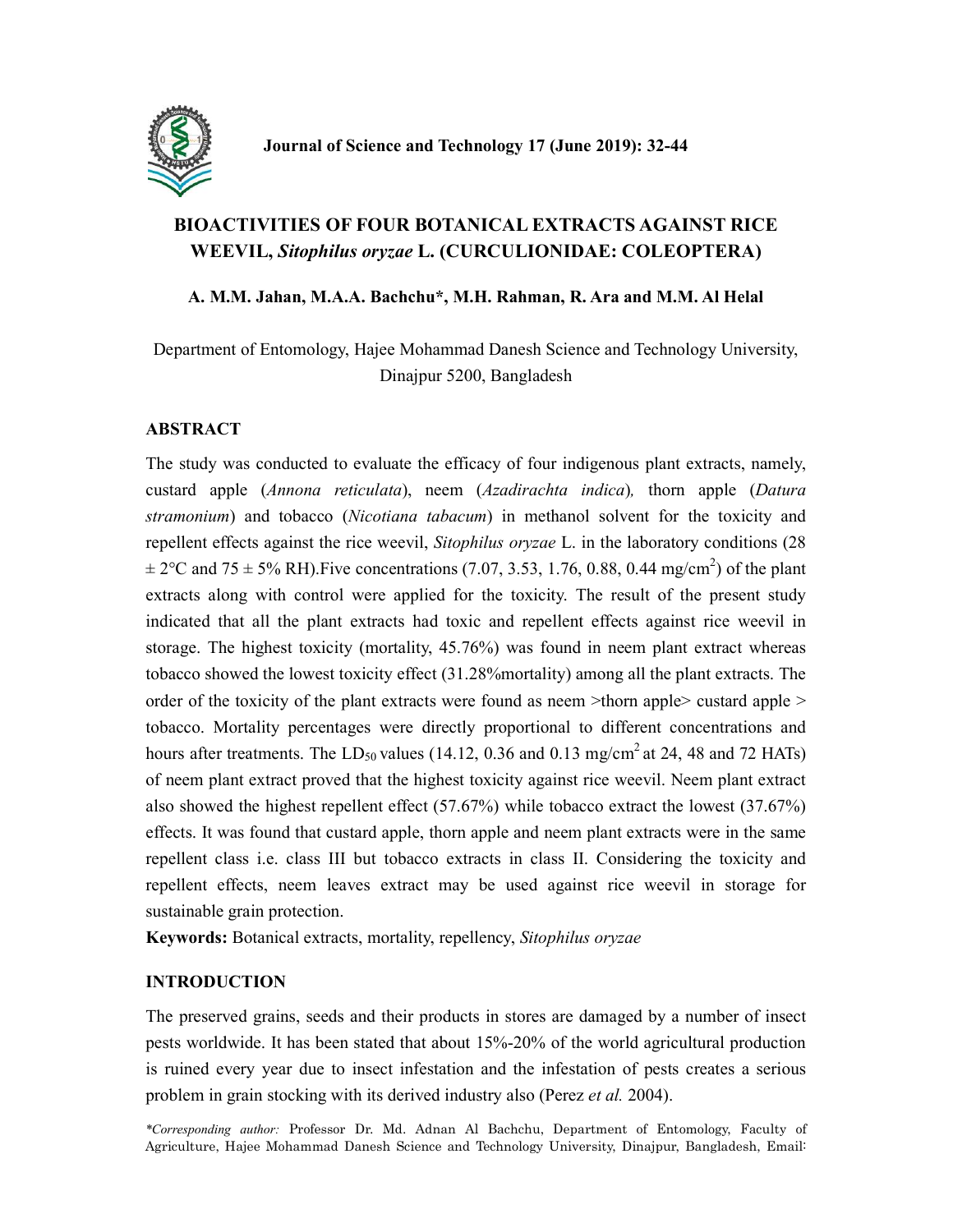The principal pests that cause damage are the adult and larval stages of the beetles while larval stage of the moths. Among the stored product pests, rice weevil (Sitophilus oryzae L.) is one of the major pests in the world which caused high damage to store cereals grains. Females of rice weevil lay eggs into grain and after hatching, the larvae bore into the grain (Benhalima *et al.* 2004). Feeding by both the larvae and adults can loss nearly 75% grain weight and reduces nutritional as well as aesthetic value of the grain (Bello *et al.* 2001). To reduce the loss of stored grains due to rice weevil and other stored product pests, a good number of devices, principles, practices and control measures are taken by the people of many developing countries of the world. Many researchers suggested using chemical insecticide for the weevil control in storage but creates several serious drawbacks (Khanam et al. 1990, Srivastava and Singh 2002). Fumigation with toxic gases for stored grains is also effective for controlling against rice weevil, but not applicable at the farm level because the storage may not be always airtight. To overcome these problems, researchers are trying to adopt alternatives to chemicals for controlling of storage pests.

Plant based pesticides can be effective and safe which are locally available, cheap, easily processible and eco-friendly. Now–a-day, this is becoming a worldwide interest in the advancement of alternative strategies to find out the new types of insecticides that are using as an age-old traditional botanical pest control agents (Heyde et al. 1983). Many plant extracts contain various types of bioactive ingredients which are toxic to stored product insects including *Sitophilus oryzae*. However, there are many research work done on the evaluation of different indigenous plant extracts against stored product pests (Pandey and Brave 2011, Ali et al. 2012, Arya and Tiwari, 2013, Bachchu et al. 2013, Ghani et al. 2014). Therefore, an investigation was undertaken to determine the toxicity, repellency and residual effect of custard apple, neem, thorn apple and tobacco leaf extracts against *Sitophilus oryzae*.

#### MATERIALS AND METHODS

Collection of botanicals and extracts preparation: The fresh plant leaves of custard apple (Annona reticulata), thorn apple (Datura stramonium), neem (Azadirachta indica) and tobacco (Nicotiana tabacum) were collected from the HSTU campus and surrounding area. They were kept in the laboratory for 7 days of air drying followed by one day sun drying before making powder. They were powdered separately by an electric grinder in the laboratory and passed through a 60-mesh sieve. Hundred gram of every plant powders were taken separately in a 500 ml conical flask and mixed with 300 ml of methanol solvent. Then the mixture was stirred for 30 minutes and then allowed to shake in the shaker machine for 24 hours. The mixture was then filtered through a filter paper (Whatman no. 1) and allowed to evaporate the solvents in the vacuum rotary evaporator (Lab Tech EV311H Rotary Evaporator, Manufactured in China) for obtained crude extract. The crude extracts were then preserved in tightly corked vials and stored in a refrigerator (4°C) for future experimental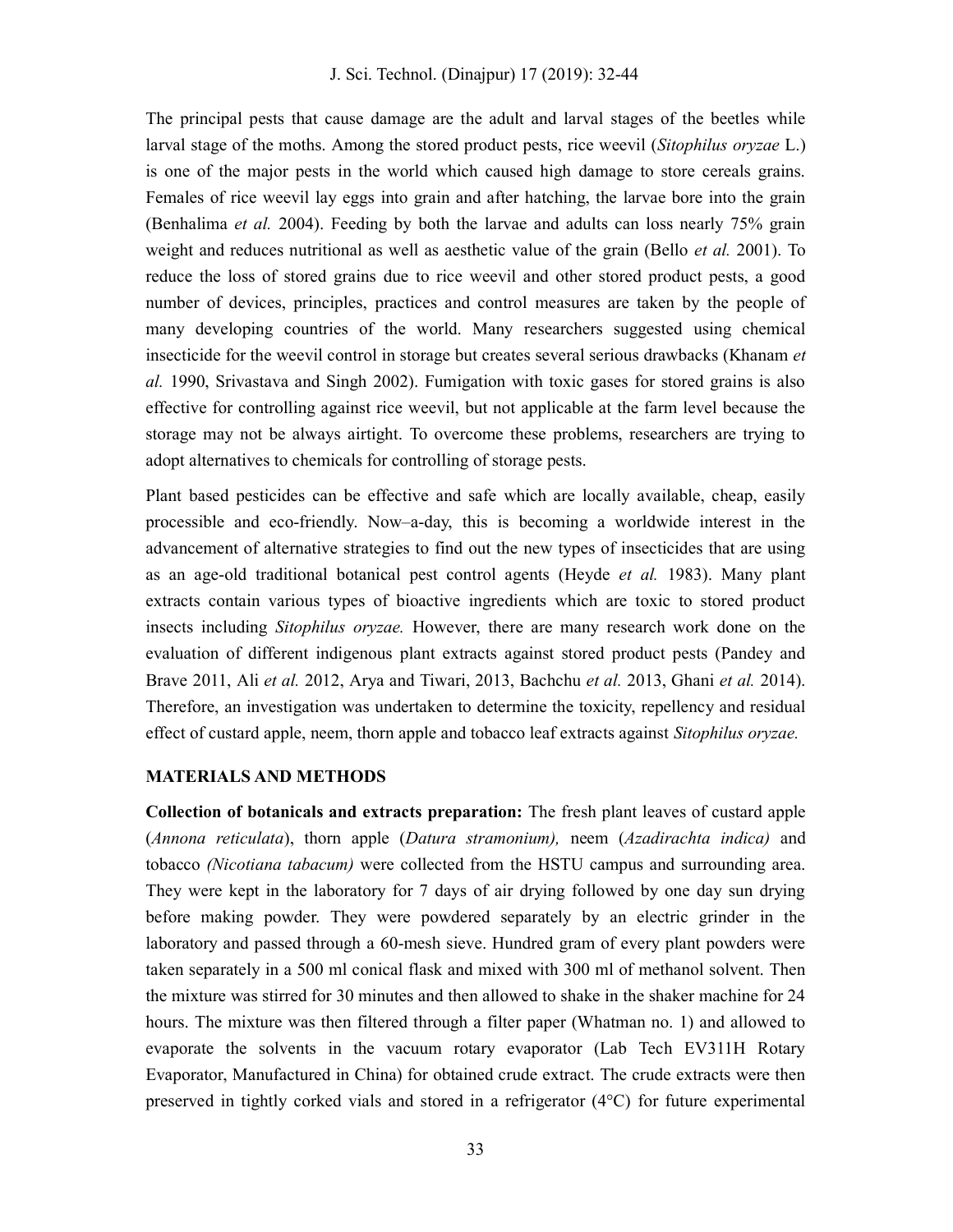use.

Mass culture of tested insect: Adult of Sitophilus oryzae were collected from naturally infested wheat grains of the local market of Dinajpur town. The adult weevils were mass cultured in separate glass jar (500 ml) with the food medium under ambient laboratory conditions (28  $\pm$  2°C and 75  $\pm$  5% RH). Two hundred weevils were released in each glass jar containing 500 gm of wheat seeds. Then the jars were covered with a piece of white muslin cloth tightly fixed with the help of rubber bands to avoid possible escape of the weevils. The jar were left undisturbed for a maximum period of 7 days for oviposition. After oviposition, the weevils were carefully separated from the seeds by sieving and seeds along with eggs were left in the jar for emergence of adult. After emergence, the newly emerged adults were collected and again released in new seeds allowed in different jars for oviposition to continue and maintained the stock culture. Only 1 to 3 days old adult of S. oryzae were used for the experimental purposes.

Dose preparation: The crude extracts were weighted in the electronic balance (Mettler Toledo MS-TS Analytical Balances) and dissolved in methanol solvent for making different doses (7.07, 3.53, 1.76, 0.88, 0.44 mg/cm<sup>2</sup>) along with control. Prior to conducting study, a pilot experiment was done to obtain the appropriate dose.

Insect bioassays (mortality test): Direct toxicity test of botanical extracts against rice weevil were performed in the laboratory with ambient conditions (28  $\pm$  2°C, and 75  $\pm$  5% RH)following the residual film method (Busvine 1971).One ml liquid of each dose (7.07, 3.53, 1.76, 0.88, 0.44 mg/cm<sup>2</sup>) of plant extracts was dropped separately on the Petridishes (60 mm) with the help of micro pipette. Then the plant extracts were covered uniformly to the whole area of the Petri dishes internally and kept open for 15/30 min. to evaporate the solvent. Two days old 10 weevils were released in each Petridish. Control Petri dishes were treated with methanol solvent only. Three replications were made for each concentration of plant extracts including control treatment. The Petridishes were kept without food for mortality tested of plant extracts. Insect mortality was recorded at 24, 48 and 72 hours after treatments (HAT). The percentage of mortality was corrected using by Abbott's formula (Abbott, 1987)

$$
P = \frac{p' - C}{100 - C} \times 100
$$

Where, $P=$  Percentage of corrected mortality

 $P'$  = Observed mortality  $(\%)$ 

 $C=$  Mortality  $(\%)$  at control.

Residual toxicity test: Residual toxicity effect of plant extracts was carried out according to the method of Talukder and Howse (1993) with slight modifications. Four plant extracts with 3 different concentrations (7.07, 3.53, 1.76 mg/cm<sup>2</sup>) were mixed with 20 gram wheat grains separately (1ml / 20 gm wheat) into the plastic pot and air dried for 10 minutes. Five pairs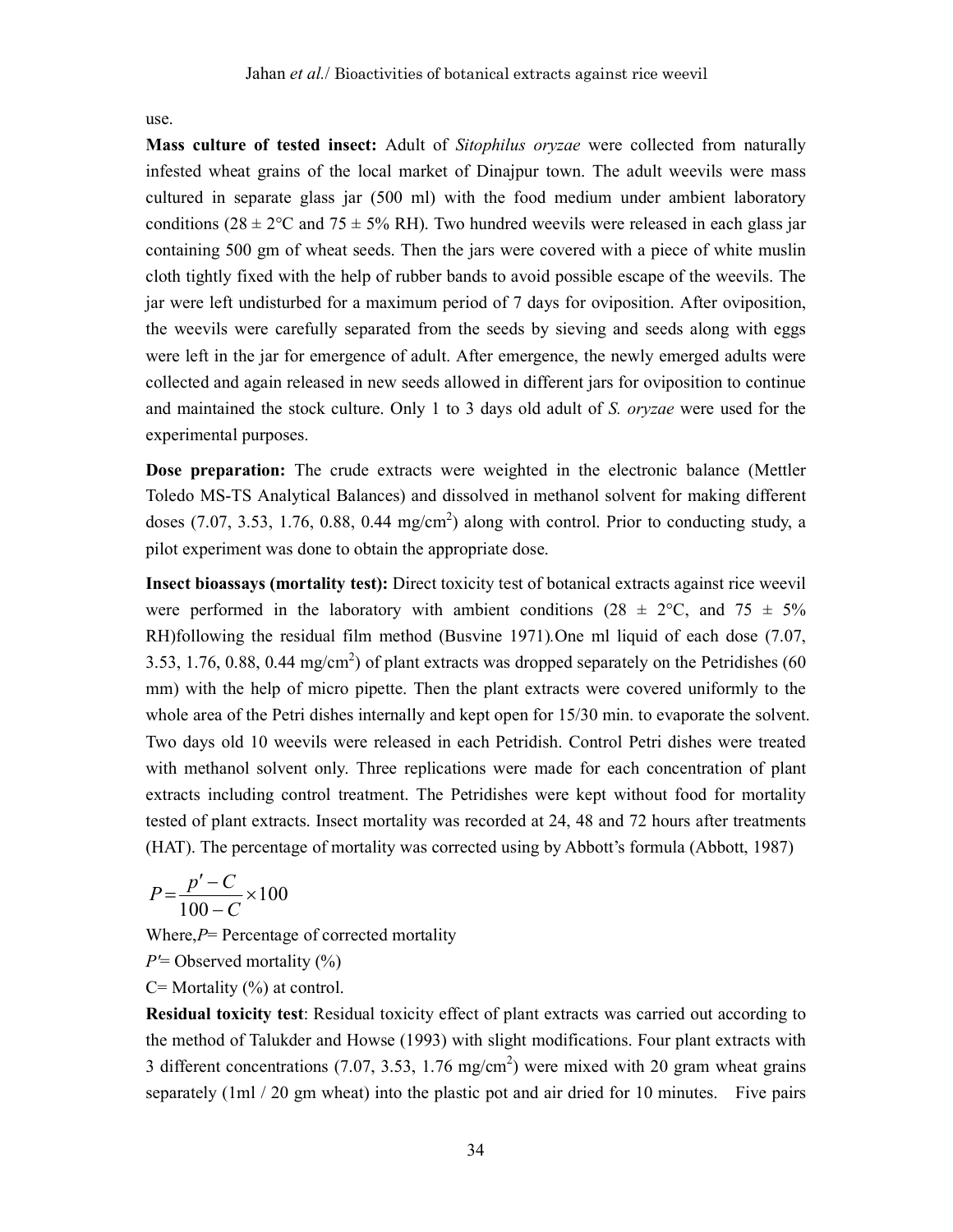of seven days old weevils were released into the plastic pot containing plant extracts treated wheat grain and were covered with its lid. Three replications were maintained for each treatment of the individual plant extracts along with control. All treated pots were kept at ambient room conditions ( $28\pm2^{\circ}$ C) in the laboratory for oviposition. After 7 days, dead and alive beetles were removed from each pot and kept the pots undisturbed in the laboratory for the emergence of adult weevil.Data were recorded on adults emerged after 28, 35 and 42 days in each respectively. Percent inhibition (% IR) was calculated by the following formula:

 $% IR = Cn-Tn/Cn \times 100$ 

Where,

 $% IR = Percent inhibition$ Cn= Number of insect on control treatment

Tn = Number of insect on treated treatment

Repellent test: The repellent activities of plant extracts were evaluated using the filter paper impregnation method (Talukder and Howse, 1994). For this, the filter paper (Whatman no. 1) wascut into two half, and 1 ml solution of each three concentrations were applied to one half uniformly with the help of micropipette. The treated and control papers were then air dried for 20 minutes to evaporate the solvent. The treated half of the paper was attached with the untreated half one in the way that attachment did not interfere with the free movement of weevils from one half to another. The treated and control paper were placed in a glass Petri dish (90 mm) and 5 pair of 5-days old weevils were released at the centre of the filter paper. The Petridish was covered with its lid and kept in undisturbed in the laboratory. Each treatment was replicated thrice and the number of insects on each portion of filter paper was counted at hourly intervals upto the  $5<sup>th</sup>$  hour with control treatment. The data was expressed as percentage of repulsion (PR) using the following formula: PR= (Nc-50) x 2 where, Nc = % of insects present in the control half. Positive values were expressed repellency while negative attractancy. The average values were categorized as class 0: repellency  $0 > 0.01$  to 0.1%, class I: repellency 0.1 to 20.0%, class II: repellency 20.1 to 40.0%, class III: repellency 40.1 to 60.0%, class IV: repellency 60.1 to 80.0% and class V: repellency 80.1 to 100.0% (McDonald et al. 1970)

Statistical analysis: The data were statistically analyzed by MSTAT computer program. The significance of the mean differences was tested by DMRT. The observed mortality was also subjected to probit analysis. All the graphical works were done by the Microsoft excel program.

#### RESULTS AND DISCUSSION

Direct Toxicity effects: Toxicity effect of different plant extracts, doses and their interaction differed significantly  $(P<0.05)$  among the treatments at different time intervals (HAT) against the rice weevil(Table 1). The average mortality of rice weevil at 24, 48 and 72 hours after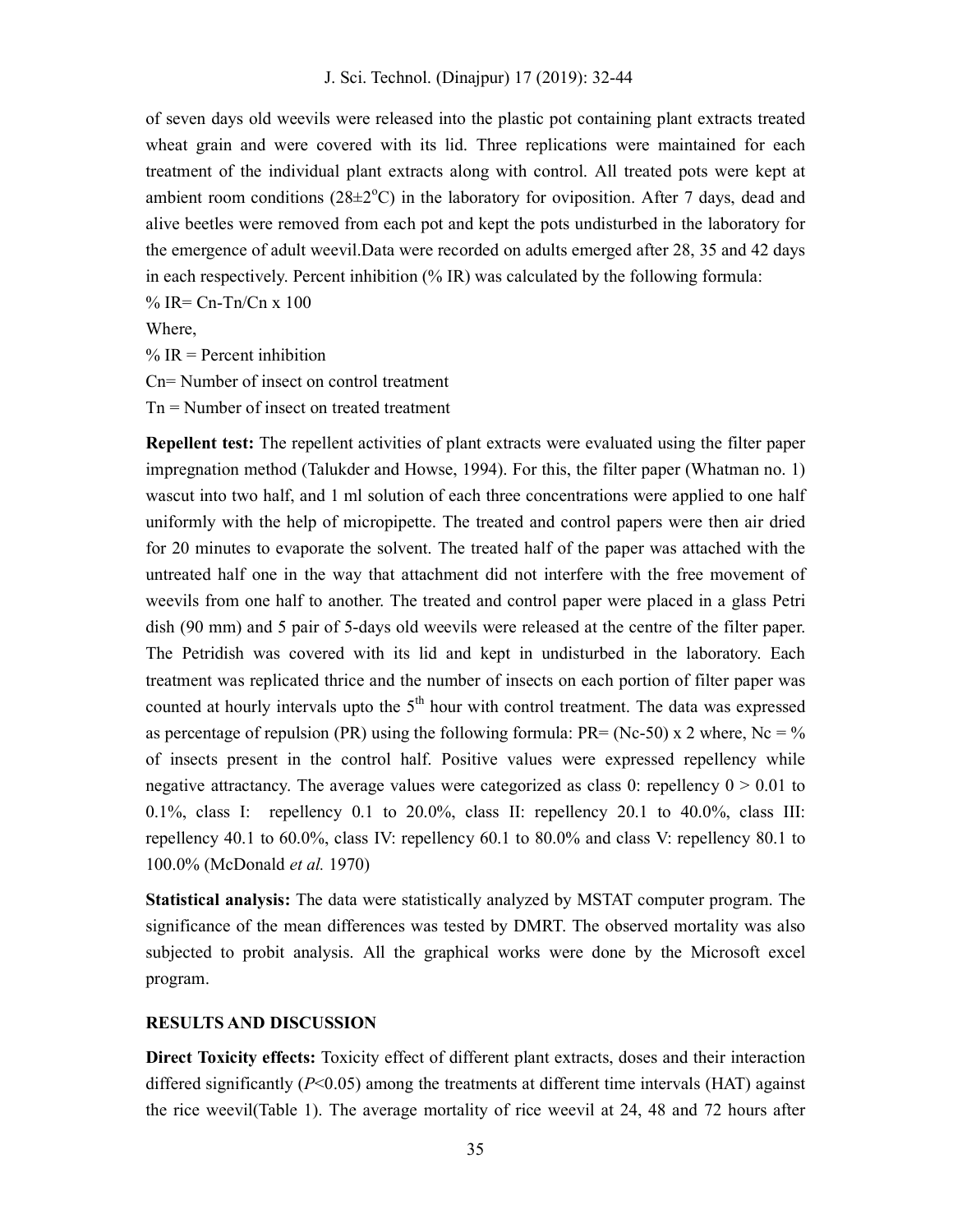treatment (HAT) indicated that neem plant extract showed the highest toxic effect (45.76%mortality)whereas tobacco plant extract indicated the lowest toxic effect (31.28%mortality) (Table 1). Mortality percentages were increased proportionally with the time intervals. The order of the toxicity effect of four plant extracts against rice weevil were found as neem> thorn apple >custard apple>tobacco. Mortality of rice weevil was also differed significantly among all the doses level at different time interval. The highest average mortality (62.07 %) was found at the maximum dose (7.07 mg/cm<sup>2</sup>) of plant extracts but the lowest (33.05 %) was found at the minimum dose (0.44 mg/cm<sup>2</sup>). Conversely no mortality of weevils was recorded in untreated control at 24, 48 and 72 HAT. It was also found that the average mortality percentage directly proportional to the level of doses of different plant extracts. The interaction effects of plant, doses and time indicated a significant different among the toxicity of the plant extracts applied against the adult rice weevil. The highest mortality (67.00 %) was recorded in neem plant extracts at the highest dose (7.07 mg/cm<sup>2</sup>) whereas tobacco plant extract showed the lowest mortality (22.68 %) at lowest dose (0.44  $mg/cm<sup>2</sup>$ ), which was statistical different from all other plant extract at different concentrations level. But no adult mortality was recorded at untreated control treatments in the interaction of plant extract doses and time at 24, 48 and 72 HATs.

It was observed that the tested four indigenous plant extracts showed toxicity effect on rice weevil but neem plant extracts showed most effective. These findings agreed with Akunne et al. (2014) where they found the lethal effects of Anarcadium occidentale, Carica papaya and Azadirachta indica leaf powders against Sitophilus oryzae on rice grains. The result exposed that the leaf powders of A. *indica* and A. *occidentale* caused the highest mortality at  $10g$ concentration in treated rice grains. The major active constituent of neem is azadirachtin which is well known for its antifeedant, toxic and growth regulating effects on insects (Saxena et al. 2004). Azadirachtin is also active against stored grain pests, aphids, caterpillars and mealy bugs (Morgan 2009).

**Probit analysis for direct toxic effect:** The probit analysis for the estimation of  $LD_{50}$  values, chi-square values and their 95% fiducial limits at 24, 48 and 72 HAT for the mortality of rice weevil are presented in Table 2. The  $LD_{50}$  values of tested extracts at 24 HAT indicated that tobacco plant extract was the most toxic(15.04 mg/cm<sup>2</sup>)followed by neem (14.12 mg/cm<sup>2</sup>) and thorn apple plant extract (16.58 mg/cm<sup>2</sup>).

But the LD<sub>50</sub> values indicated that neem plant extract was the most toxic  $(0.36 \text{ mg/cm}^2)$ followed by thorn apple (3.14 mg/cm<sup>2</sup>), and tobacco(5.24 mg/cm<sup>2</sup>) plant extract at 48 HAT. Among the four indigenous plant extracts, neem plant extract also performed the highest toxicity (0.13 mg/cm<sup>2</sup>) as compared the  $LD_{50}$  values at 72 HAT. The chi-square values were insignificant at 5 % level of probability of different plant extracts at different HATs and mortality data did not show any heterogeneity.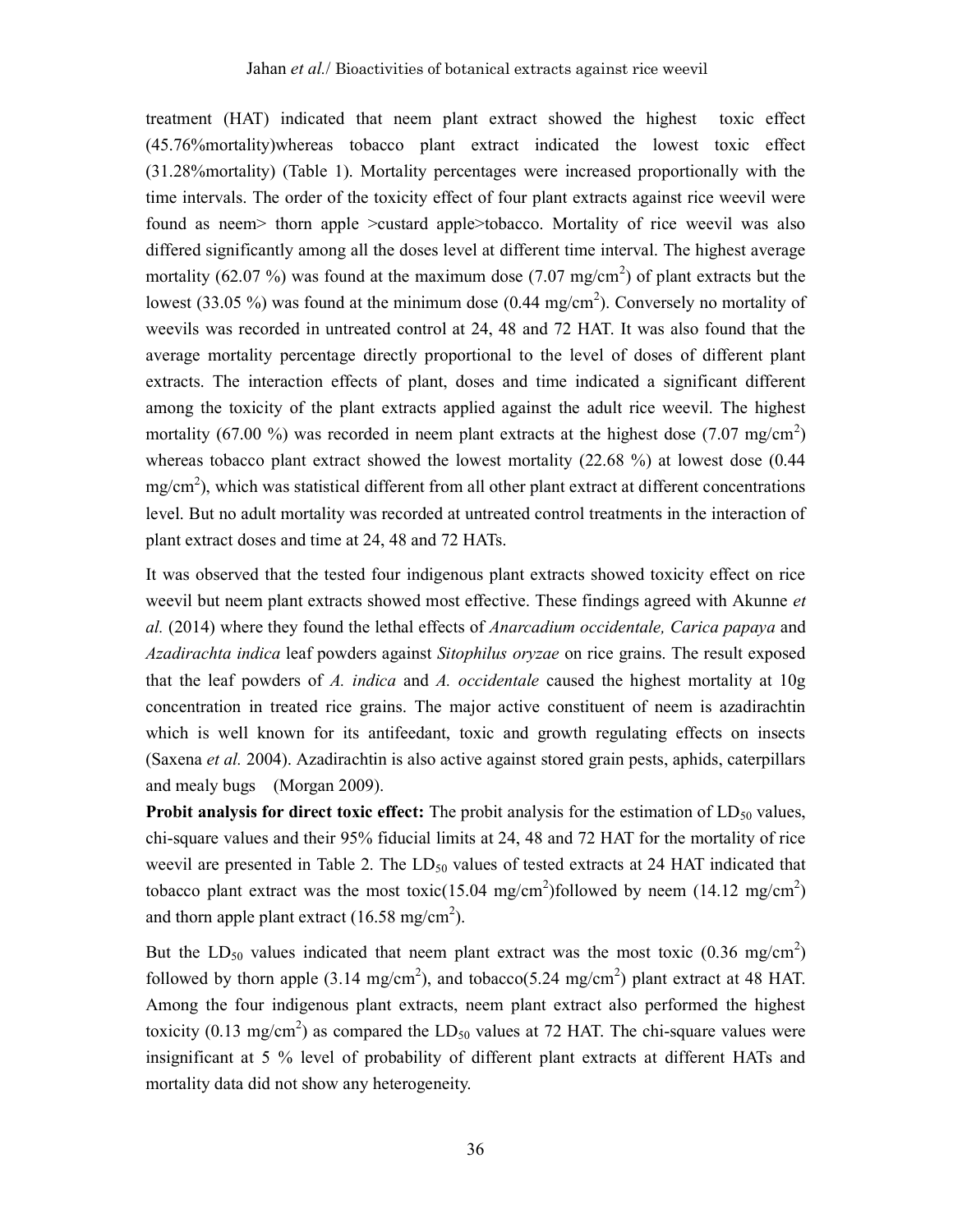J. Sci. Technol. (Dinajpur) 17 (2019): 32-44

| Used botanicals/doses<br>(mg/cm <sup>2</sup> )   |                        | Insect mortality (%) in different time intervals | Average             |                   |                |
|--------------------------------------------------|------------------------|--------------------------------------------------|---------------------|-------------------|----------------|
|                                                  |                        | 24 HAT                                           | 48 HAT              | 72 HAT            | mortality      |
| Plant effect                                     | Custard apple          | 9.44 с                                           | 31.11c              | 57.22 b           | 32.59 c        |
|                                                  | Thorn apple            | 21.67 a                                          | 38.33 b             | 59.13ab           | 39.71 b        |
|                                                  | Tobacco                | 14.44 b                                          | 25.56 d             | 53.86 b           | 31.28 c        |
|                                                  | Neem                   | 24.44 a                                          | 48.95 a             | 63.88a            | 45.76 a        |
|                                                  | Control                | $0.00\;\rm{d}$                                   | 0.00<br>$\mathbf e$ | 0.00c             | $0.00\;\rm{d}$ |
|                                                  | <b>LSD</b>             | 3.35                                             | 4.90                | 6.07              | 3.877          |
|                                                  | CV( %)                 | 28.57                                            | 20.32               | 15.48             | 15.49          |
|                                                  | Dose 1 (7.07)          | 39.17 a                                          | 58.89 a             | 88.17 a           | 62.07a         |
|                                                  | Dose 2 (3.53)          | 25.00 b                                          | 47.13 b             | 71.25 b           | 47.79 b        |
|                                                  | Dose 3 (1.76)          | $20.00\,\mathrm{c}$                              | 42.22 bc            | 67.40 bc          | 43.21 b        |
|                                                  | Dose 4 (0.88)          | 13.33 d                                          | 36.39 cd            | 63.98 bc          | 37.90 c        |
|                                                  | Dose 5 (0.44)          | 7.500 e                                          | 31.30 d             | 60.35c            | 33.05 d        |
|                                                  | Control                | 0.00 f                                           | 0.00e               | $0.00\;\rm{d}$    | 0.00e          |
|                                                  | <b>LSD</b>             | 4.10                                             | 6.003               | 7.44              | 4.748          |
| Dose effect                                      | CV(%)                  | 28.57                                            | 20.32               | 15.48             | 15.49          |
|                                                  | CA Dose 1 (7.07)       | 26.67 bcd                                        | 50.00 bcd           | 90.00<br>$\rm{a}$ | 55.56 bcd      |
|                                                  | CA Dose 2 (3.53)       | 13.33 fgh                                        | 40.00 de            | 66.67 cde         | 40.00 f-i      |
|                                                  | CA Dose 3 (1.76)       | 10.00 ghi                                        | 36.67 de            | 60.00 cde         | 35.56 hij      |
|                                                  | CA Dose 4 (0.88)       | $6.67$ hij                                       | 36.67 de            | 66.67 cde         | $36.67$ g-j    |
|                                                  | CA Dose 5 (0.44)       | 0.00j                                            | 23.33 fg            | 60.00 cde         | 27.78 jk       |
|                                                  | TA Dose 1 (7.07)       | 43.33 a                                          | $60.00$ abc         | 85.92 ab          | 63.08 ab       |
|                                                  | TA Dose 2 (3.53)       | 26.67 bcd                                        | 46.67 cd            | 72.22 bcd         | 48.52 c-f      |
|                                                  | TA Dose 3 (1.76)       | 26.67 bcd                                        | 46.67 cd            | 69.26 bcd         | $47.53 c-g$    |
|                                                  | TA Dose 4 (0.88)       | 20.00 def                                        | 36.67 de            | 65.55 cde         | 40.74 f-i      |
|                                                  | TA Dose 5 (0.44)       | 13.33 fgh                                        | 40.00 de            | 61.85 cde         | 38.39 f-i      |
|                                                  | Tobacco Dose 1 (7.07)  | 43.33 a                                          | $60.00$ abc         | 84.63 ab          | 62.65 ab       |
| plant extracts and doses<br>nteraction effect of | Tobacco Dose 2 (3.53)  | 26.67 bcd                                        | 40.00 de            | 69.72 bcd         | 45.46 d-h      |
|                                                  | Tobacco Dose 3 (1.76)  | 13.33 fgh                                        | 26.67 ef            | 63.05 cde         | $34.35$ ij     |
|                                                  | Tobacco Dose 4 (0.88)  | 3.33 ij                                          | 13.33 g             | 51.02 e           | 22.56 k        |
|                                                  | Tobacco Dose $5(0.44)$ | 0.00 i                                           | $13.33 \text{ g}$   | 54.72 de          | 22.68 k        |
|                                                  | Neem Dose 1 (7.07)     | 43.33 a                                          | 65.55a              | 92.12 a           | 67.00a         |
|                                                  | Neem Dose $2(3.53)$    | 33.33 b                                          | $61.85$ ab          | 76.38 abc         | 57.19 abc      |
|                                                  | Neem Dose $3(1.76)$    | 30.00 bc                                         | 58.89 abc           | 77.31 abc         | 55.40 bcd      |
|                                                  | Neem Dose 4 (0.88)     | 23.33cde                                         | 58.89 abc           | 72.68 bc          | 51.63 cde      |
|                                                  | Neem Dose $5(0.44)$    | 16.67 efg                                        | 48.52 bcd           | 64.81 cde         | 43.33 e-i      |
|                                                  | Control                | $0.00\ \mathrm{k}$                               | $0.00\,\mathrm{h}$  | 0.00 f            | 0.001          |
|                                                  | LSD                    | 4.10                                             | 6.003               | 7.44              | 4.748          |
|                                                  | CV(%)                  | 28.57                                            | 20.32               | 1548              | 15.49          |

Table 1. Direct toxicity effect of four plant extracts and their doses against adult S. oryzae at different HATs (Interaction of plant extracts and time)

HAT= Hour after treatment. Within column values followed by different letter(s) are significantly different by DMRT at 5 % level of probability. CA= Custard apple, TA= Thorn apple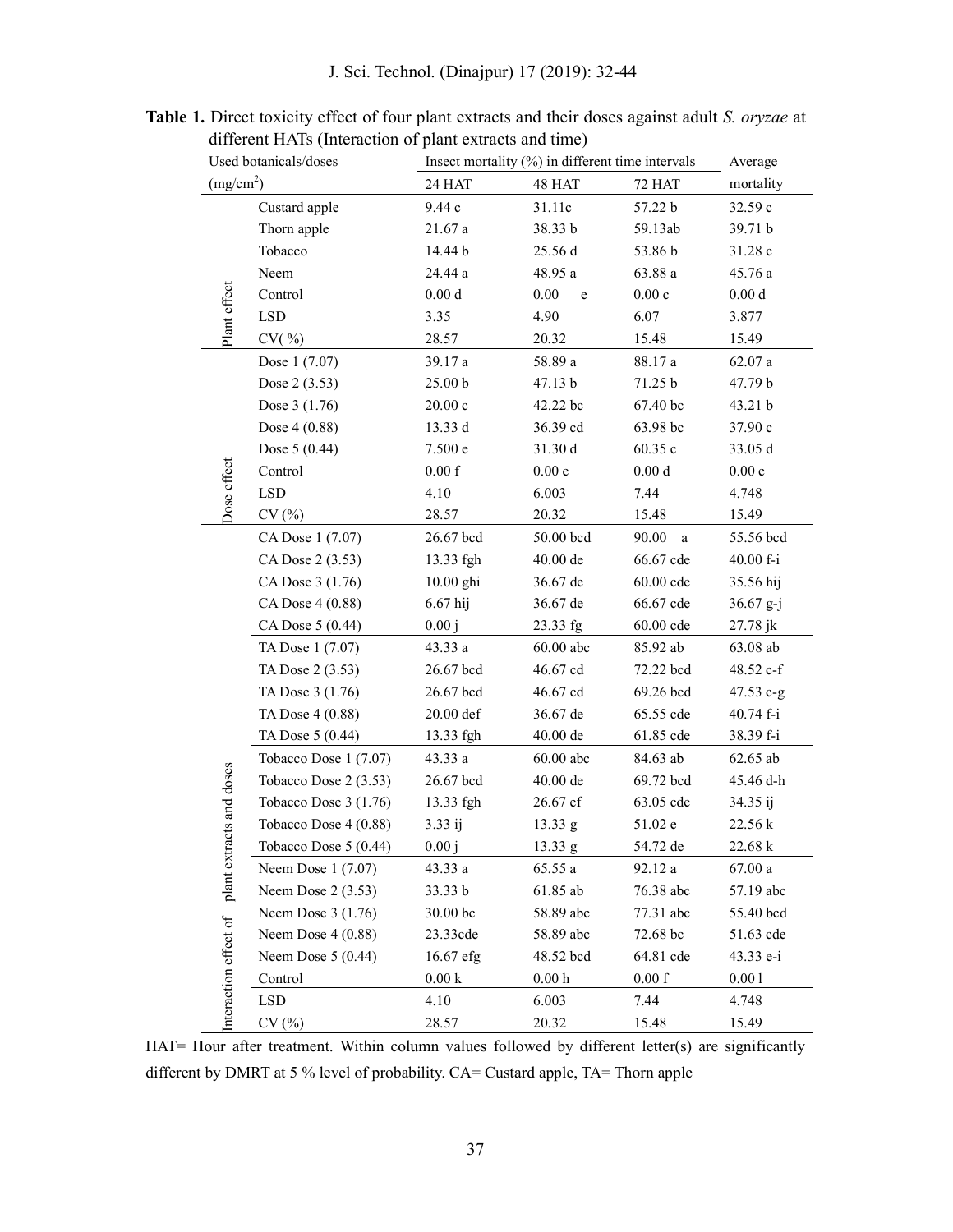It was observed from the probit results that all the tested plant extracts more or less effective against rice weevil but neem was the most effective. The lowest  $LD_{50}$  values of neem plant extract indicated that the highest toxic effects against rice weevil. These results are parallel with the findings of Akunne *et al.* (2014) where they found that the leaf powders of  $A$ . *indica* caused the highest mortality at 10g concentration in treated rice grains.

| Treatments    |             | Number of $LD_{50}$ (mg/cm <sup>2</sup> ) | 95 % fiducially limits |        | $\chi^2$<br>values |  |
|---------------|-------------|-------------------------------------------|------------------------|--------|--------------------|--|
| (botanicals)  | insect used |                                           | Lower                  | Upper  | with 3 df          |  |
| 24 HAT        |             |                                           |                        |        |                    |  |
| Custard apple | 30          | 35.52                                     | 4.92                   | 256.30 | 0.47               |  |
| Thorn apple   | 30          | 16.58                                     | 2.83                   | 97.15  | 0.66               |  |
| Tobacco       | 30          | 15.04                                     | 4.77                   | 17.12  | 0.62               |  |
| Neem          | 30          | 14.12                                     | 2.35                   | 84.85  | 0.14               |  |
| 48 HAT        |             |                                           |                        |        |                    |  |
| Custard apple | 30          | 7.95                                      | 1.48                   | 42.80  | 0.57               |  |
| Thorn apple   | 30          | 3.14                                      | 1.18                   | 8.35   | 0.38               |  |
| Tobacco       | 30          | 5.24                                      | 2.95                   | 9.32   | 1.16               |  |
| Neem          | 30          | 0.36                                      | 2.51                   | 5.34   | 0.30               |  |
| 72 HAT        |             |                                           |                        |        |                    |  |
| Custard apple | 30          | 0.27                                      | 5.25                   | 1.41   | 5.02               |  |
| Thorn apple   | 30          | 0.13                                      | 1.42                   | 1.67   | 1.29               |  |
| Tobacco       | 30          | 0.47                                      | 0.15                   | 1.46   | 1.49               |  |
| Neem          | 30          | 0.13                                      | 1.54<br>1.09           |        | 0.93               |  |

Table 2. Probit analysis of different plant extracts against S. oryzae after 24, 48 and 72 HATs

HAT = Hour after treatment. Values were based on five concentrations, three replications of 10 insects each.  $\chi^2$  = Goodness of fit. The tabulated value of  $\chi^2$  is 5.99 (d. f = 2 at 5% level)

### Probit regression lines

The probit regression lines of four indigenous plant extracts against rice weevil at 24, 48 and 72 HAT are presented in figures 1.The calculated probit regression equation lines for the bioefficacy of different plant extracts against rice weevil at 24 HAT were Y=0.95x+2.53,  $Y=0.70x+3.44$ ,  $Y=1.54x+1.93$ ,  $Y=0.61x+3.67$ , for custard apple, thorn apple, tobacco and neem plant extracts, respectively. Among the four lines, the regression line for neem plant extract showed the highest probit mortality while tobacco extract showed the lowest probit mortality. Comparing among the four plant extracts at 48 and 72 HAT, neem plant extract also showed the highest probit mortality whereas tobacco plant extract showed the lowest.

The insect mortality rate showed positive correlation with the doses in all treatments. The probit regression lines of four plant extracts showed a clear linear relationship between probit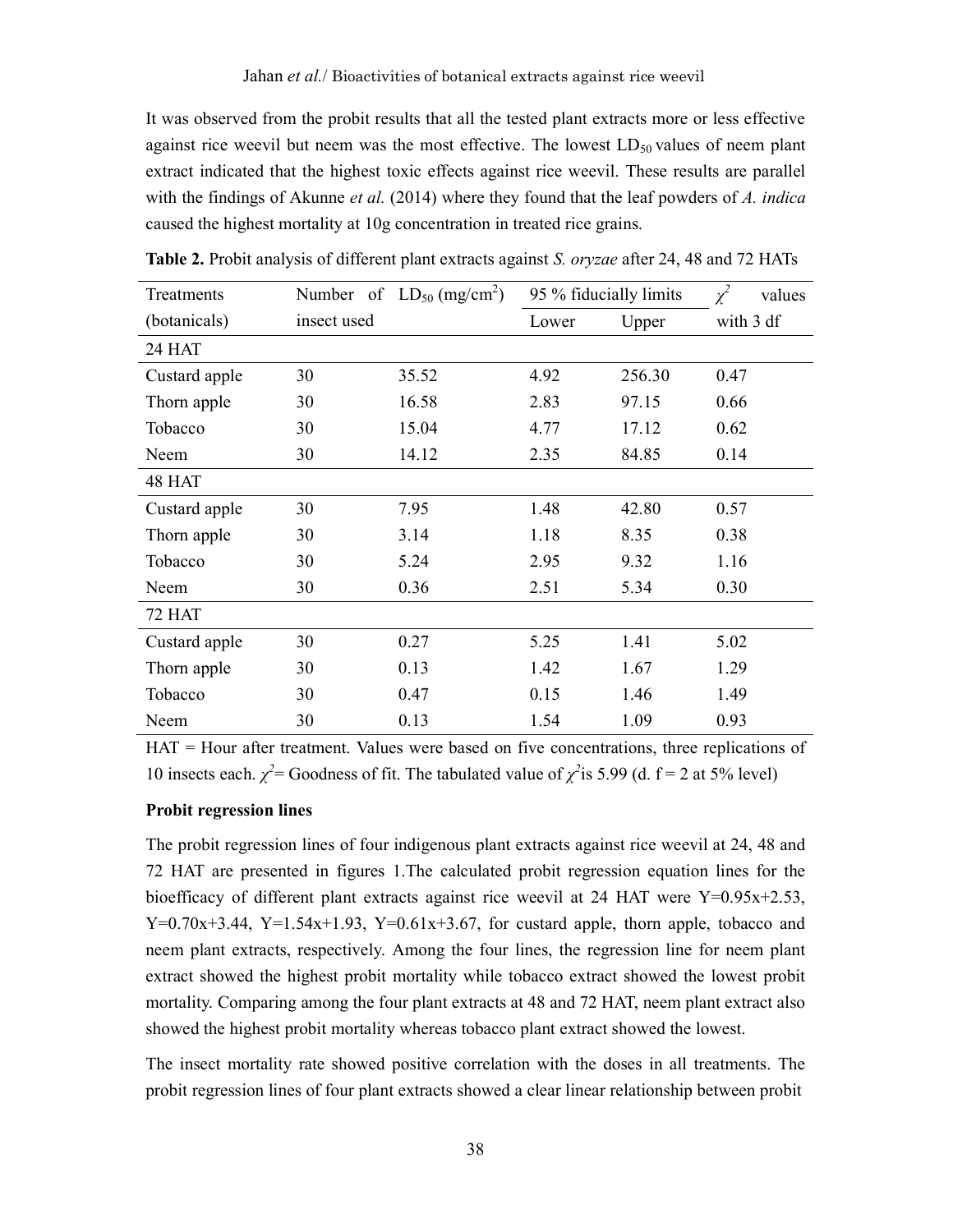

Figure 1. Relationship between probit mortality and log doses of four botanicals against S. oryzae at 24, 48 and 72 HATs.

mortality and their log doses. The regression lines become sleeper as doses increased, because the adult insects were treated with more toxins for the same period at higher doses.

### Residual toxic effects onrice weevil

The result of residual toxic effects of custard apple, thorn apple, neem and tobacco plant extracts on S. oryzae are presented in Table 3.The average adult emergence and the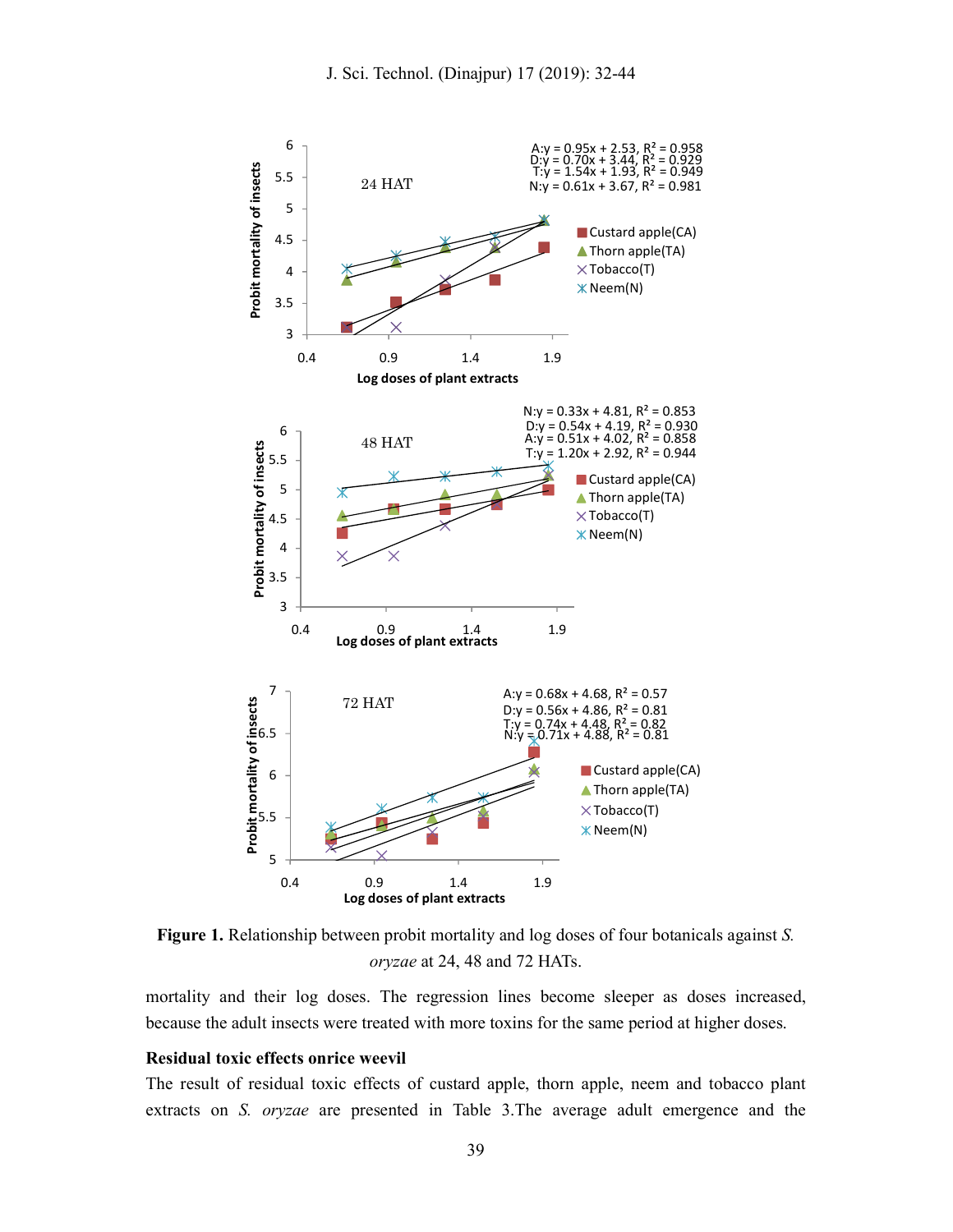percentage of infestation inhibition among all the plant extracts in all level of concentrations were statistically significant. The lowest residual effect was found on 1.76 mg/cm<sup>2</sup> dose of custard apple extract  $(26.10)$  where as the highest on 7.07 mg/cm<sup>2</sup> dose of neem and tobacco extract (10.80 and 10.80).Considering the interaction of plant extracts, doses and time, neem plant extract possessed the highest residual effect followed by tobacco against rice weevil at maximum dose. The study of residual effect of plant extracts are comparable with the findings of Rajendran et al. (2008), who found that neem plant extracts possessed the highest toxicity against rice weevil. The study of residual effect of plant extracts are also closed proximity by the observation of Mamta and Ruchira (2013) on the same pest.

| Treatments   | Doses                 | Adult emergence (DAT) |              |        |             | Mean   |              | Inhibition |             |        |
|--------------|-----------------------|-----------------------|--------------|--------|-------------|--------|--------------|------------|-------------|--------|
| (botanicals) | (mg/cm <sup>2</sup> ) | 28 DAT                |              | 35 DAT |             | 42 DAT |              |            |             | $(\%)$ |
|              | 7.07                  | 5.333                 | efg          | 14.67  | $\mathbf b$ | 19.67  | d            | 13.20      | cd          | 76.57  |
| Custard      | 3.53                  | 9.667                 | de           | 31.33  | $\mathbf b$ | 41.67  | $\mathbf b$  | 27.57      | $\mathbf b$ | 51.06  |
| apple        | 1.76                  | 16.33                 | $\mathbf b$  | 24.67  | $\mathbf b$ | 37.33  | bc           | 26.10      | bc          | 53.67  |
|              | Control               | 28.33                 | a            | 62.67  | a           | 78.00  | $\rm{a}$     | 56.33      | a           |        |
|              | 7.07                  | 7.667                 | $d-g$        | 15.33  | $\mathbf b$ | 17.67  | d            | 13.57      | bcd         | 75.90  |
| Thorn        | 3.53                  | 14.00                 | bc           | 18.33  | b           | 24.67  | bcd          | 19.00      | bcd         | 66.27  |
| apple        | 1.76                  | 15.33                 | bc           | 22.33  | $\mathbf b$ | 26.00  | bcd          | 21.23      | bcd         | 62.31  |
|              | Control               | 28.33                 | a            | 62.67  | a           | 78.00  | $\rm{a}$     | 56.33      | a           |        |
|              | 7.07                  | 5.000                 | fg           | 9.333  | $\mathbf b$ | 15.33  | d            | 10.80      | d           | 82.43  |
| Tobacco      | 3.53                  | 11.67                 | cd           | 18.00  | $\mathbf b$ | 23.00  | cd           | 17.53      | bcd         | 68.87  |
|              | 1.76                  | 16.33                 | $\mathbf b$  | 24.00  | b           | 30.33  | bcd          | 23.57      | bcd         | 58.15  |
|              | Control               | 28.33                 | a            | 62.67  | a           | 78.00  | $\mathbf{a}$ | 56.33      | a           |        |
|              | 7.07                  | 4.667                 | $\mathbf{g}$ | 11.67  | $\mathbf b$ | 16.00  | d            | 10.80      | d           | 80.83  |
| Neem         | 3.53                  | 9.333                 | def          | 13.00  | $\mathbf b$ | 14.33  | $\mathbf d$  | 12.20      | cd          | 78.34  |
|              | 1.76                  | 15.33                 | bc           | 18.00  | b           | 29.33  | bcd          | 20.87      | bcd         | 62.95  |
|              | Control               | 28.33                 | a            | 62.67  | a           | 78.00  | a            | 56.33      | a           |        |
| <b>LSD</b>   |                       | 4.003                 |              | 19.78  |             | 15.40  |              | 12.19      |             |        |
| (%)<br>CV    |                       | 15.78                 |              | 40.37  |             | 24.40  |              | 26.60      |             |        |

Table 3. Residual toxicity effect of different plant extracts against S. oryzae

Repellent effect: The repellency effect of four indigenous plant extracts differed significantly among the treatments against rice weevil (Table 4). Among the four extracts, neem showed the highest repellent effect (57.67 %) followed by custard apple (49.0 %) whereas tobacco showed the lowest mean (37.67 %).On the basis of repellency rate, it was found that custard apple, thorn apple and neem plant extracts were in the same repellency class i.e. class III but tobacco extracts in class II.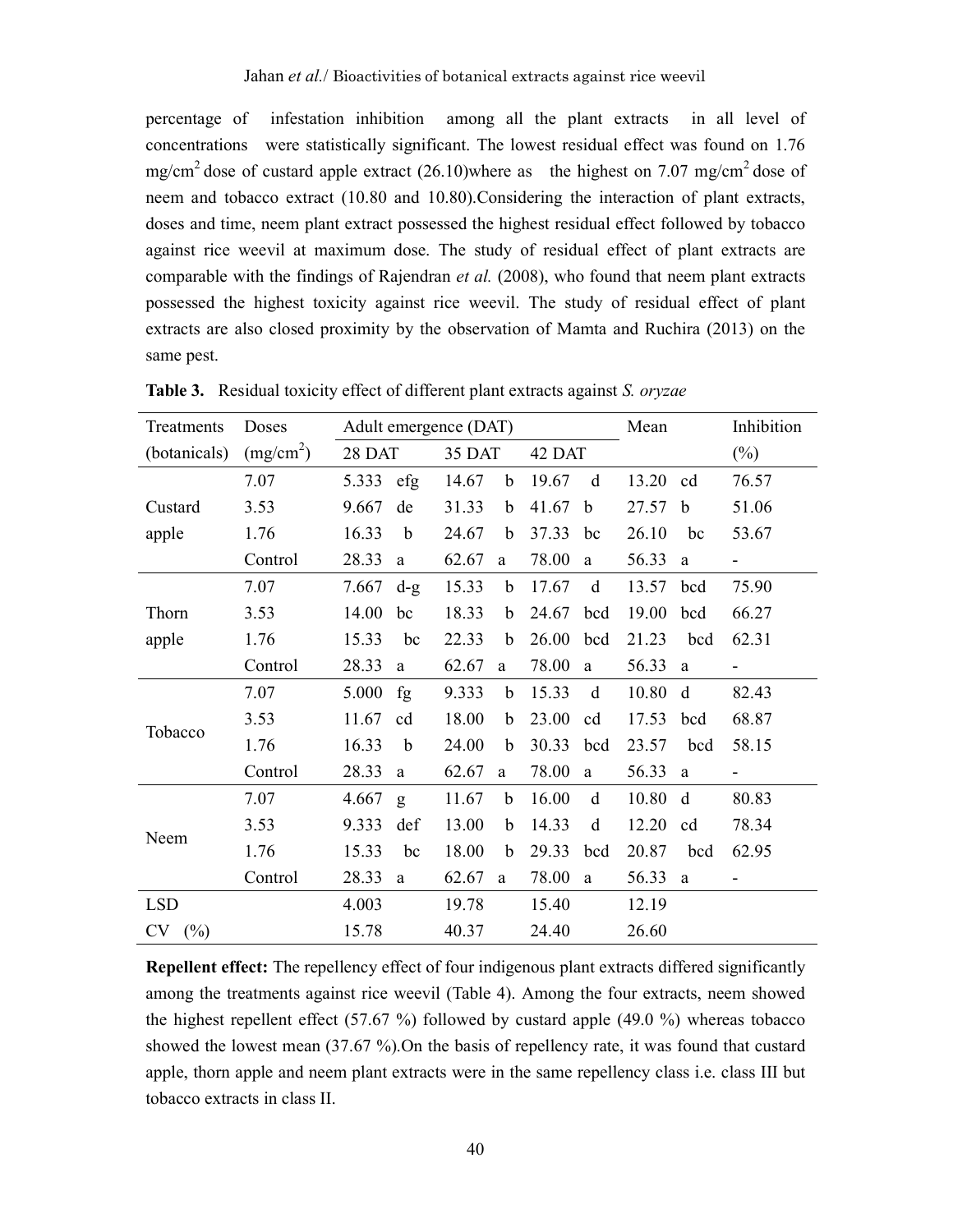|                    | Repellency rate (%)<br>Used botanicals / |                   |                    |             |          |         | Mean     | Repelle                    |
|--------------------|------------------------------------------|-------------------|--------------------|-------------|----------|---------|----------|----------------------------|
|                    | doses $(mg/cm2)$                         | 1 HAT             | 2 HAT              | 3 HAT       | 4 HAT    | 5 HAT   | repell   | $\mathop{\rm nt}\nolimits$ |
|                    |                                          |                   |                    |             |          |         | ( %)     | classes                    |
|                    | Custard apple                            | 26.67 b           | $55.00a$           | 45.00 b     | 58.33 a  | 60.00a  | 49.0 ab  | $\rm III$                  |
| Plant effect       | Thorn apple                              | 33.33 b           | 40.00 <sub>b</sub> | 40.00 b     | 56.67 ab | 61.67a  | 46.33 bc | $\rm III$                  |
|                    | Tobacco                                  | 23.33 b           | 36.67 b            | 40.00 b     | 41.67 b  | 46.67 b | 37.67 c  | $\mathbf{I}$               |
|                    | Neem                                     | 48.33 a           | 61.67a             | 61.67 a     | 55.00 ab | 61.67a  | 57.67 a  | $\rm III$                  |
|                    | <b>LSD</b>                               | 14.00             | 13.15              | 14.99       | 14.99    | 13.15   | 8.695    |                            |
|                    | CV(%)                                    | 51.14             | 32.71              | 38.63       | 34.07    | 27.50   | 21.94    | $\frac{1}{2}$              |
|                    | Dose 1 (7.07)                            | 56.67 a           | 65.00a             | 63.33 a     | 70.00a   | 81.67 a | 67.33 a  | IV                         |
|                    | Dose 2 (3.53)                            | 46.67a            | 63.33 a            | 58.33 a     | 78.33 a  | 76.67a  | 64.67 a  | IV                         |
|                    | Dose 3 (1.76)                            | 28.33 b           | 65.00a             | $65.00\ a$  | 63.33 a  | 71.67a  | 58.67 a  | $\rm III$                  |
|                    | <b>LSD</b>                               | 14.00             | 13.15              | 14.99       | 14.99    | 13.15   | 8.695    | $\blacksquare$             |
| Dose effect        | CV(%)                                    | 51.14             | 32.71              | 38.63       | 34.07    | 27.50   | 21.94    | $\blacksquare$             |
|                    | CA Dose 1 (7.07)                         | 66.67ab           | 66.67abc           | 66.67abc    | 73.33abc | 93.33 a | 73.33ab  | IV                         |
|                    | CA Dose 2 (3.53)                         | 26.67cde          | 86.67 a            | 46.67 bc    | 93.33 a  | 66.67ab | 64.00abc | IV                         |
|                    | CA Dose 3 (1.76)                         | 13.33de           | 66.67 abc          | 66.67 abc   | 66.67abc | 80.00ab | 58.67bc  | $\rm III$                  |
|                    | TA Dose 1 (7.07)                         | 73.33a            | 66.67 abc          | $60.00$ abc | 86.67 ab | 86.67 a | 74.67ab  | IV                         |
|                    | TA Dose 2 (3.53)                         | 40.00bcd          | 40.00c             | $60.00$ abc | 66.67abc | 86.67 a | 58.67 bc | $\rm III$                  |
|                    | TA Dose 3 (1.76)                         | 20.00 de          | 53.33bc            | 40.00c      | 73.33abc | 73.33ab | 52.00c   | $\rm III$                  |
|                    | Tobacco<br>Dose<br>$\mathbf{1}$          | 26.67cde          | 46.67 c            | 40.00c      | 53.33 bc | 66.67ab | 46.67c   | Ш                          |
|                    | (7.07)                                   |                   |                    |             |          |         |          |                            |
|                    | Tobacco<br>Dose<br>2                     | 40.00bcd          | 46.67c             | 46.67 bc    | 66.67abc | 66.67ab | 53.33c   | $\rm III$                  |
|                    | (3.53)                                   |                   |                    |             |          |         |          |                            |
|                    | Tobacco<br>Dose<br>3                     | 26.67cde          | 53.33bc            | 73.33abc    | 46.67c   | 53.33   | 50.67c   | $\rm III$                  |
|                    | (1.76)                                   |                   |                    |             |          | b       |          |                            |
| Interaction effect | Neem<br>Dose<br>1                        | 60.00ab           | 80.00ab            | 86.67a      | 66.67abc | 80.00ab | 74.67ab  | IV                         |
|                    | (7.07)                                   |                   |                    |             |          |         |          |                            |
|                    | Neem<br>Dose<br>$\overline{2}$           | $80.00\mathrm{a}$ | 80.00ab            | 80.00ab     | 86.67ab  | 86.67 a | 82.67a   | $\ensuremath{\mathbf{V}}$  |
|                    | (3.53)                                   |                   |                    |             |          |         |          |                            |
|                    | Neem<br>Dose<br>3                        | 53.33abc          | 86.67a             | 80.00 ab    | 66.67abc | 80.00ab | 73.33ab  | IV                         |
|                    | (1.76)                                   |                   |                    |             |          |         |          |                            |
|                    | <b>LSD</b>                               | 27.99             | 26.30              | 29.98       | 29.98    | 26.30   | 17.39    |                            |
|                    | CV(%)                                    | 51.14             | 32.71              | 38.63       | 34.07    | 27.50   | 21.94    |                            |

Table 4. Repellent effect of different plant extracts against S. oryzae at different HATs (Interaction of plant extracts and time)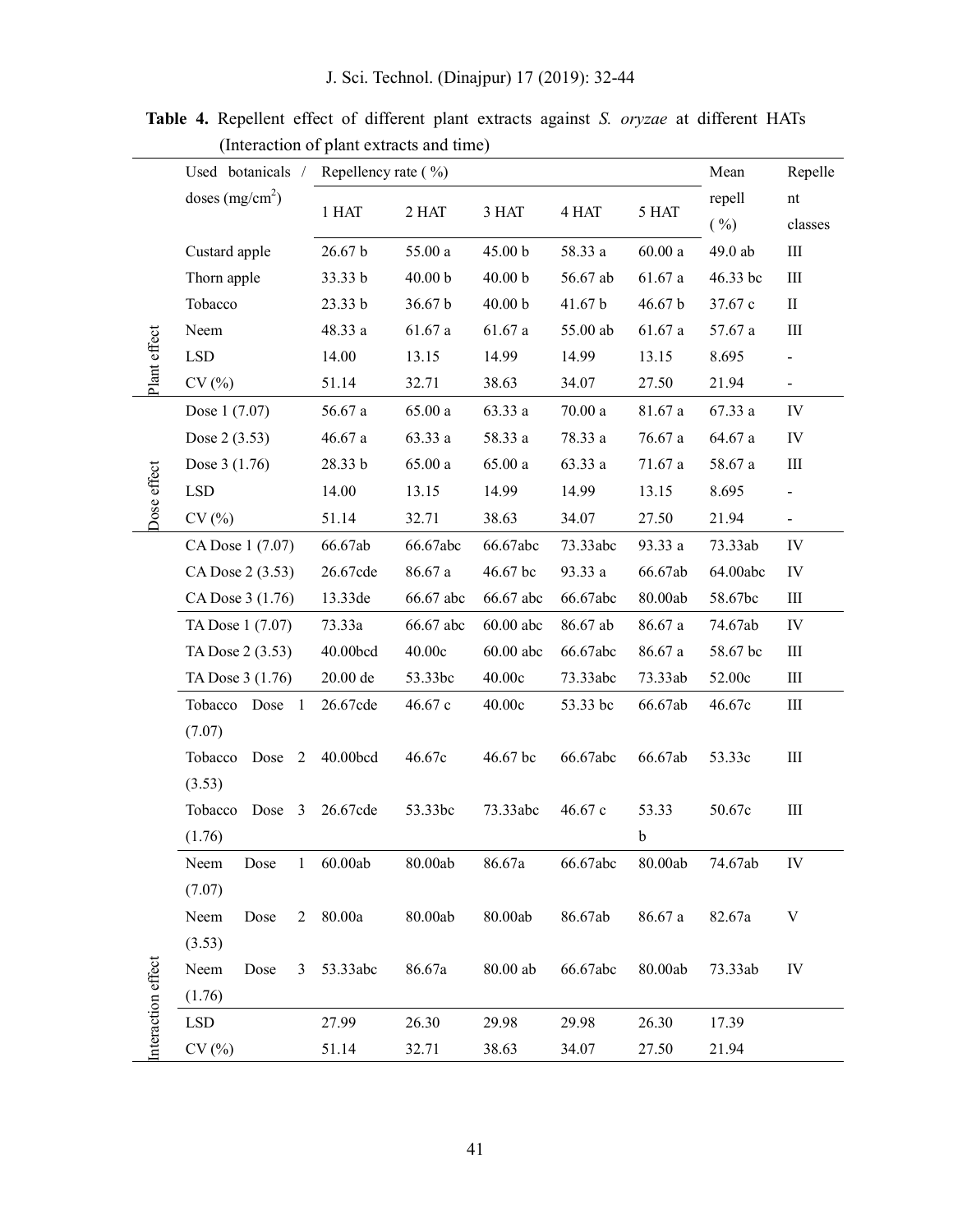However, these differences of per cent average repellency were statistically significant ( $p<$ 0.05). In some cases, repellency rate decreased which depends on with the progress of time. The rate of repellency always differed with the extract type. The highest mean repellency (67.33 %) was found with 7.07% dose extract while the lowest (58.67 %) was found with 1.76% doses of plant extract.

It was clear from the results that the tested four plant extracts would be effective to control rice weevil but neem was the most effective. The results of the present study are agreed by the observation of Isman (2006). In controlling rice weevil, neem plant extract is most active as a feeding deterrent, repellent, growth regulator, oviposition (egg deposition) suppressant, sterilant, or toxin (Isman 2006, Rembold 1989).

#### **CONCLUSION**

It is concluded that custard apple, thorn apple, neem and tobacco had direct toxicityand repellent effect against rice weevil. Among the four botanical extracts neem showed the highest toxic and repellent effects against rice weevil. So, neem plant extracts may recommend as botanical insecticides against the the adult of Sitophilus oryzaefor safe grain protection in storage.

#### **REFERENCES**

- Abbott WS. 1987. A method of computing the effectiveness of an insecticide. Journal of the American Mosquito Control Association. 3: 302-303.
- Akunne CE, Obiefuna OI and Ononye BU. 2014. Lethal effects of *Anarcadium occidentale*, Carica papaya and Azadirachta indica leaf powders on Sitophilus oryzae in rice grains. Journal of Entomology andZoology Studies. 2(6): 144-146.
- Ali A, Ahmad F, Biondi A, Wang Y and Desneux N. 2012. Potential for using Datura alba leaf extracts against two major stored grain pests, the khapra beetle Trogoderma granarium and the rice weevil Sitophillus oryzae. Journal of PestScience. 85(3): 359.
- Arya M and Tiwari R.2013. Efficacy of some indigenous bioproducts against rice weevil, Sitophilus oryzae on wheat. Indian Journal of Applied Research. 3(6): 2249.
- Bachchu MAA, Ghani MO, Hossain MA and Ara R. 2013. Insecticidal and repellent effect of some indigenous plant extracts against rice weevil, Sitophilus oryzae (Coleoptera: Curculionidae). Bangladesh Journal of Entomology. 23(2): 97-114.
- Bello DG, Padin S, Lopez LC and Fabrizio M. 2001. Laboratory evaluation of Chemical-biological control of the rice weevil (Sitophilus oryzae) in stored grain. Journal of Stored Product Research. 37: 77-84.
- Benhalima H, Choudhary MQ, Millis KA and Price N. 2004. Phosphine resistance in stored product insect collected from various grain storage facilities. Journal of Stored Product Research. 40: 241-249.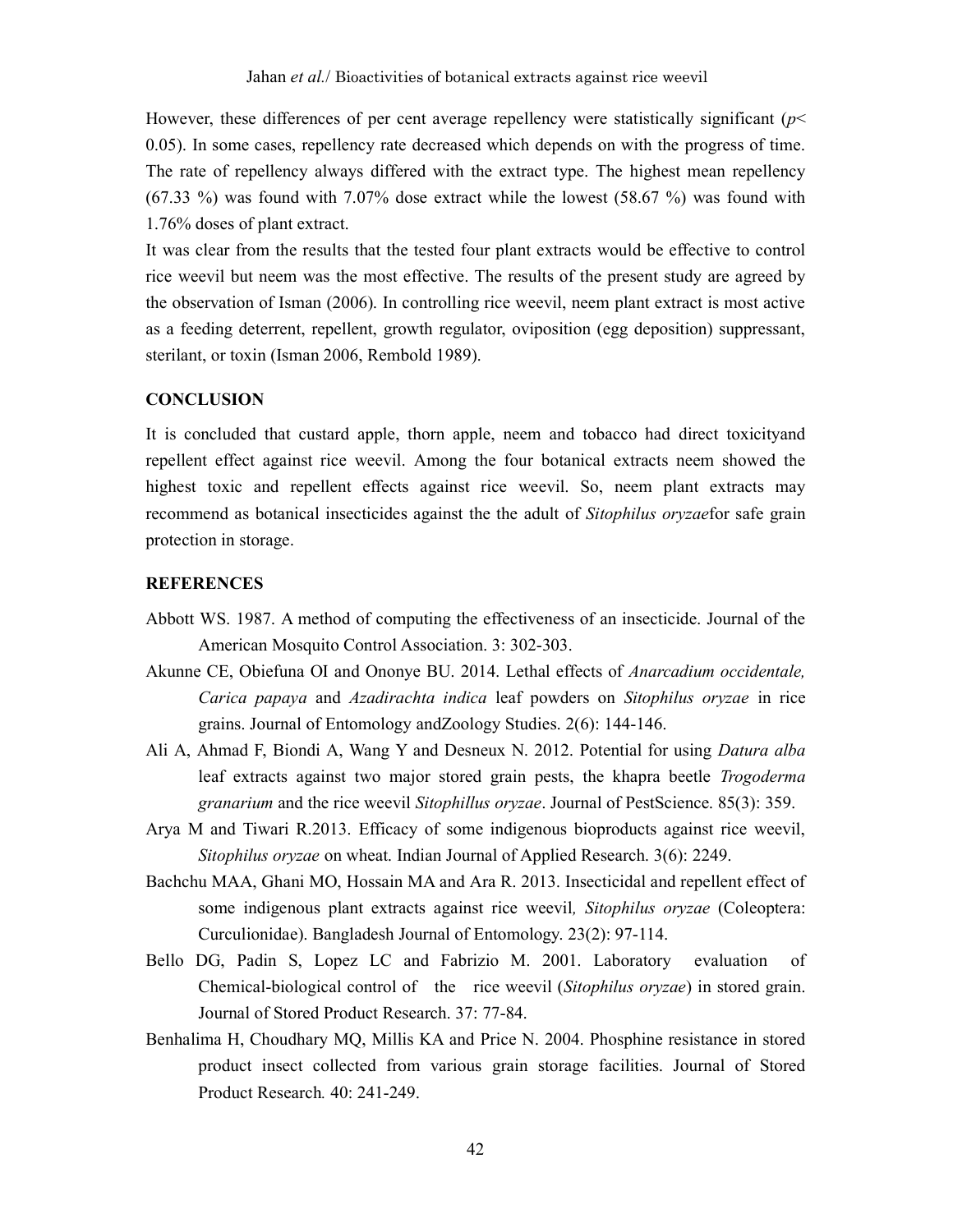- Busvine JR. 1971. A critical review of the techniques for testing insecticides. Commonwealth Agricultural Bureau, London. pp. 345.
- GhaniMO, Bachchu MAA, HossainMA and Ara R. 2014. Bioefficacy of some indigenous plant extracts against rice weevil, Sitophilus oryzae. Journal of Science and Technology. 12: 26-34.
- Heyde JVD, Saxena RC and Schmutterer H. 1983. Neem oil and extracts as potential insecticides for control of Hemipterous, rice pests. In: Proceeding of second International Neem Conference, Rauischholzhausem, Germany, pp. 337-390.
- Isman MB. 2006. Botanical insecticides, deterrents and repellents in modern agriculture and an increasingly regulated world. Annual Review of Entomology. 51: 45-66.
- Khanam LAM, Talukder D, Khan AR and Rahman SM. 1990. Insecticidal properties of Royna, Aphanamixis polystachya wall. Against Tribolium castaneum. Journal of Asiatic Society of Bangladesh. 16: 71-74.
- Mamta A and Ruchira T. 2013. Efficacy of some indigenous bioproducts against rice weevil, Sitophilus Oryzaeon wheat. Indian Journal of Applied Research. 3(6): 2249.
- Mcdonald LL, Guy RH and Speirs RD. 1970. Preliminary evaluation of new candidate materials as toxicants repellents and attractants against stored product insects. Marketing Research ReportNumber 882. Washington.
- Morgan ED. 2009. Azadirachtin, a scientific gold mine, Bioorganic and Medicinal Chemistry. 17(12): 4096–4105.
- Pandey N and Brave D. 2011. Phytochemical and Pharmacological Review on Annona squamosa. International Journal of Research in Pharmaceutical and Biomedical Sciences. 2(4): 1404 – 1412.
- Perez MJ, Flinn PWW, Campbell JF, Hagstrum DW and Throne JE. 2004. Detection of stored grain insect infestation in wheat transported in railroad hopper-cars. Journal of Economic Entomology. 7: 1474-1483.
- Rajendran S, Sriranjini V and Roy B. 2008. Plant products as fumigants for stored product insect control. Journal of Stored Products Research. 44(2): 126-135.
- Rembold H. 1989. Azadirachtins: their structure and mode of action. *In:* insecticides of plant origin, J. T. Arnason, B. J. R. Philogene, and P. Morand, Eds., ACS Symposium series, American Chemical Society, Washington DC, USA, pp. 150–163.
- Saxena J, Georg G, Orphae L and Paulin D. 2004. A study on the use of indigenous technological knowledge (ITK) for rice pest management in Assam. Department of Zoology, Gauhati University, Guwahati, India. Insect Environment. 8(1): 94-99.
- Shukla R, Srivastava B, Kumar R and Dubey NK. 2007. Potential of some botanical powders in reducing infestation of chickpea by Callosobruchus chinensis (Coleoptera: Bruchidae). Journal of Agricultural Technology. 3(1): 11-19.
- Srivastava C and Singh D. 2002. Study of phosphine resistence in *Rhyzopertha dominica* and